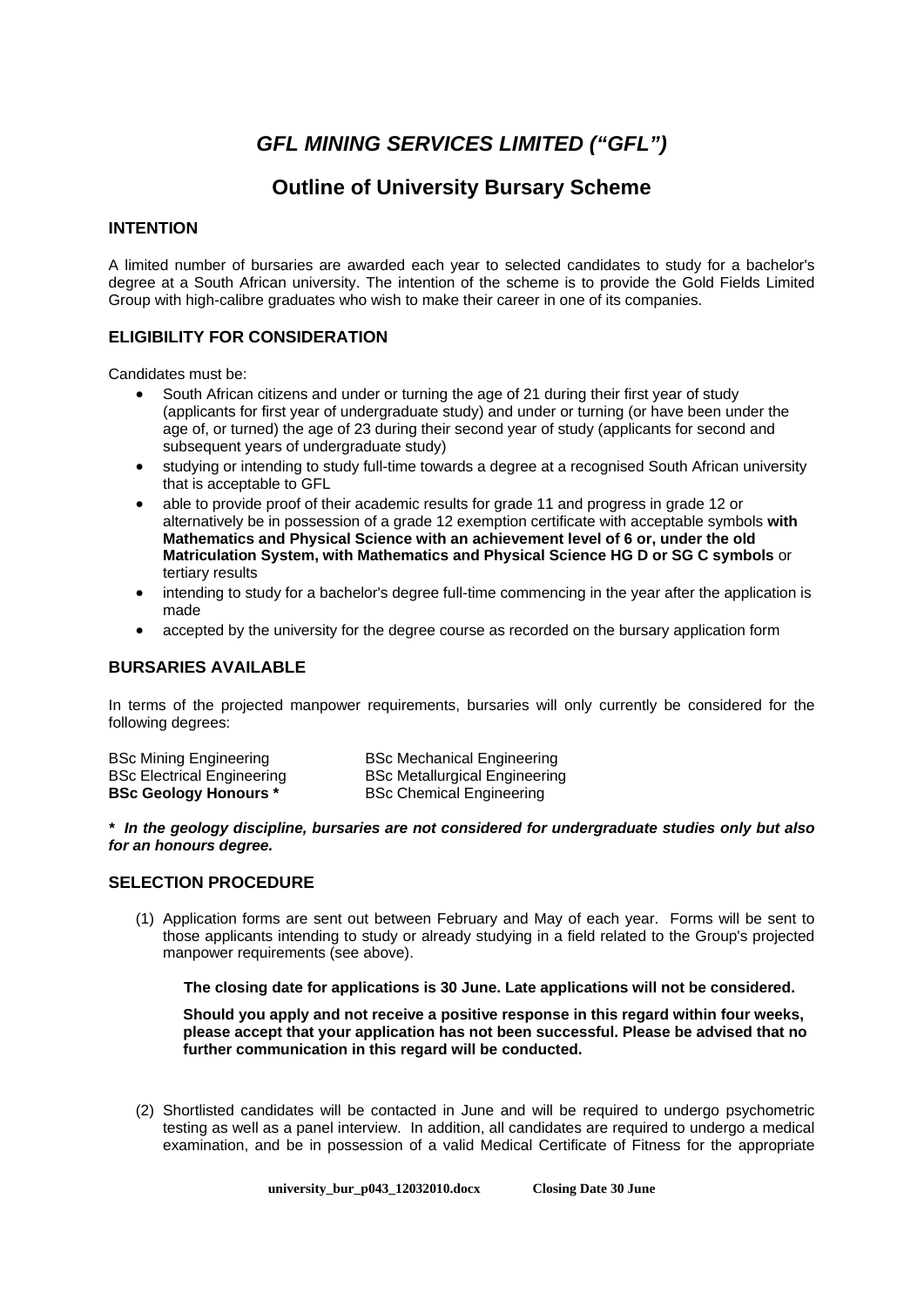category of work for the duration of their bursary and subsequent employment with GFL or its nominee.

- (3) After completion of the selection process, bursary awards are determined at the discretion of GFL Mining Services Limited. All awards are subject to the applicant gaining acceptance, or gaining promotion to the year of study applied for, for the course at the university and for the commencement year stipulated in their bursary agreement. Selected candidates will be notified in writing.
- (5) Selected candidates will be required to sign a bursary agreement in acceptance of the award.
- (6) The Bursar will be required to provide surety for the agreement.

#### **BURSARY OBLIGATIONS**

The Bursar undertakes to work for GFL or its nominee for a year for each year (or part thereof) of studies for which GFL has made bursary payments, e.g. a 3-year bursary gives rise a 3-year obligation to serve GFL or its nominee.

#### **BURSARS MAY NOT ACCEPT OTHER BURSARIES**

Bursars receiving financial study assistance from another source must disclose this fact immediately on applying for a GFL bursary. The company's approval of such assistance is required prior to the award of a bursary (and approval is entirely at the company's discretion). This condition does not prevent a Bursar from receiving assistance from parents or relatives out of purely private means.

#### **VALUE OF BURSARY AWARDS**

The value of the bursary is reviewed on an annual basis and is at the discretion of GFL. It normally covers (but does not exceed) the cost of the following:

- (1) University registration and tuition fees (which differ across universities).
- (2) A living-out allowance, which is paid to the Bursar in two equal instalments in February and August. This allowance contributes towards the cost of residence fees or private/other accommodation.

As there are different cost scales at the various university residences, the allowance will not necessarily equate with fees levied by the university attended by the Bursar.

- (3) A personal allowance, which is paid to the Bursar in two equal instalments in February and August. This allowance contributes towards the cost of books, related study material and pocket money.
- (4) Bursars can apply for a computer allowance from their second year onwards. If approved by GFL it will be on a once-off basis and the Bursar will be required to enter into a separate agreement reflecting terms and conditions in respect thereto.

#### **REFUND OF BURSARY PAYMENTS**

Failure to comply with the provisions of the bursary agreement will result in the Bursar having to refund immediately all amounts expended by the company in terms of the bursary award.

#### **GENERAL**

**Notwithstanding the foregoing, if there is any conflict between the provisions of this document and the provisions of the bursary agreement entered into, the provisions of the bursary agreement shall prevail.**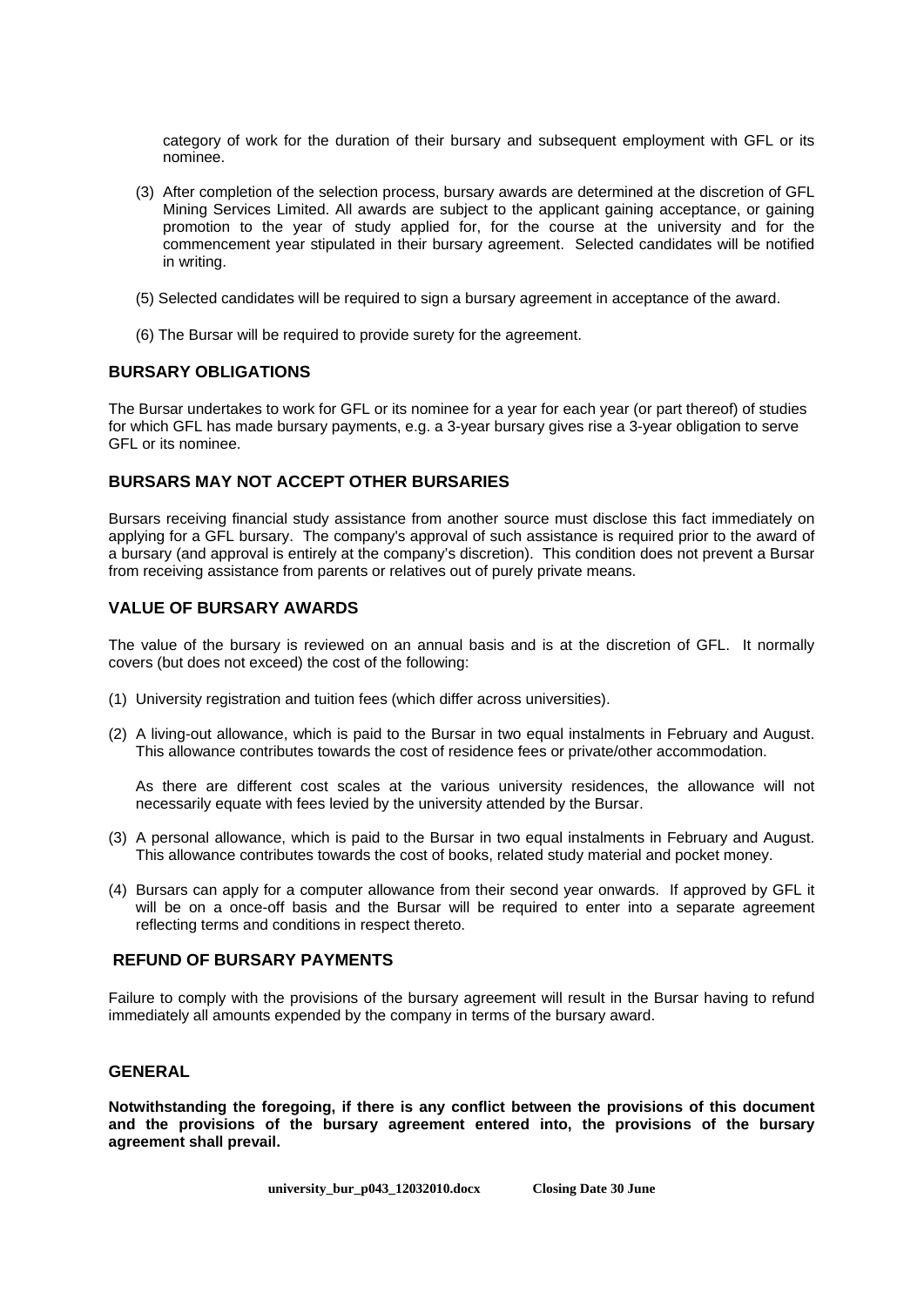*Please retain this outline of the bursary scheme, complete the attached form and return it to GFL.* 

# *GFL MINING SERVICES LIMITED ("GFL")*

**Return this application form together with attachments to:** 

**The Bursary Administrator Gold Fields Business and Leadership Academy Private Bag X11 WESTONARIA 1780** 

| For Office Use only |  |  |
|---------------------|--|--|
|---------------------|--|--|

**Award Bursary Y/N: \_\_\_\_\_\_\_\_\_\_\_\_\_\_\_\_\_\_\_\_\_\_\_\_\_\_\_\_** 

Signature of HOD:

Signature of **DDC** Chairperson:

**Date: \_\_\_\_\_\_\_\_\_\_\_\_\_\_\_\_\_\_\_\_\_\_\_\_\_\_\_\_\_\_\_\_\_\_\_\_\_**

# **UNIVERSITY BURSARY APPLICATION FORM**

# **PLEASE DO NOT INCLUDE ORIGINAL DOCUMENTS**

The company will not undertake any responsibility for the safe keeping and/or return of any documents submitted with this application. In your own interest, therefore, rather submit legible copies of any such documents. The original documents must be brought to any interview that may be arranged.

# **PLEASE COMPLETE NEATLY USING BLOCK LETTERS**

# **STUDY DETAILS**

#### **Indicate the area in which you intend studying/are currently studying:**

| Mining Engineering       |  | Mechanical Engineering           |
|--------------------------|--|----------------------------------|
| Electrical Engineering   |  | <b>Metallurgical Engineering</b> |
| <b>Geology Honours *</b> |  | <b>Chemical Engineering</b>      |

| <b>Mechanical Engineering</b>    |  |
|----------------------------------|--|
| <b>Metallurgical Engineering</b> |  |
| Chemical Engineering             |  |

*\* In the geology discipline, bursaries are not considered for under-graduate studies but also for an honours degree.* 

#### **Indicate the university where you intend to study/are currently studying:**

| University of the Witwatersrand | University of Johannesburg   |  |
|---------------------------------|------------------------------|--|
| Pretoria University             | University of Kwa-Zulu Natal |  |
| <b>NorthWest University</b>     | University of Cape Town      |  |
| Other – please specify          |                              |  |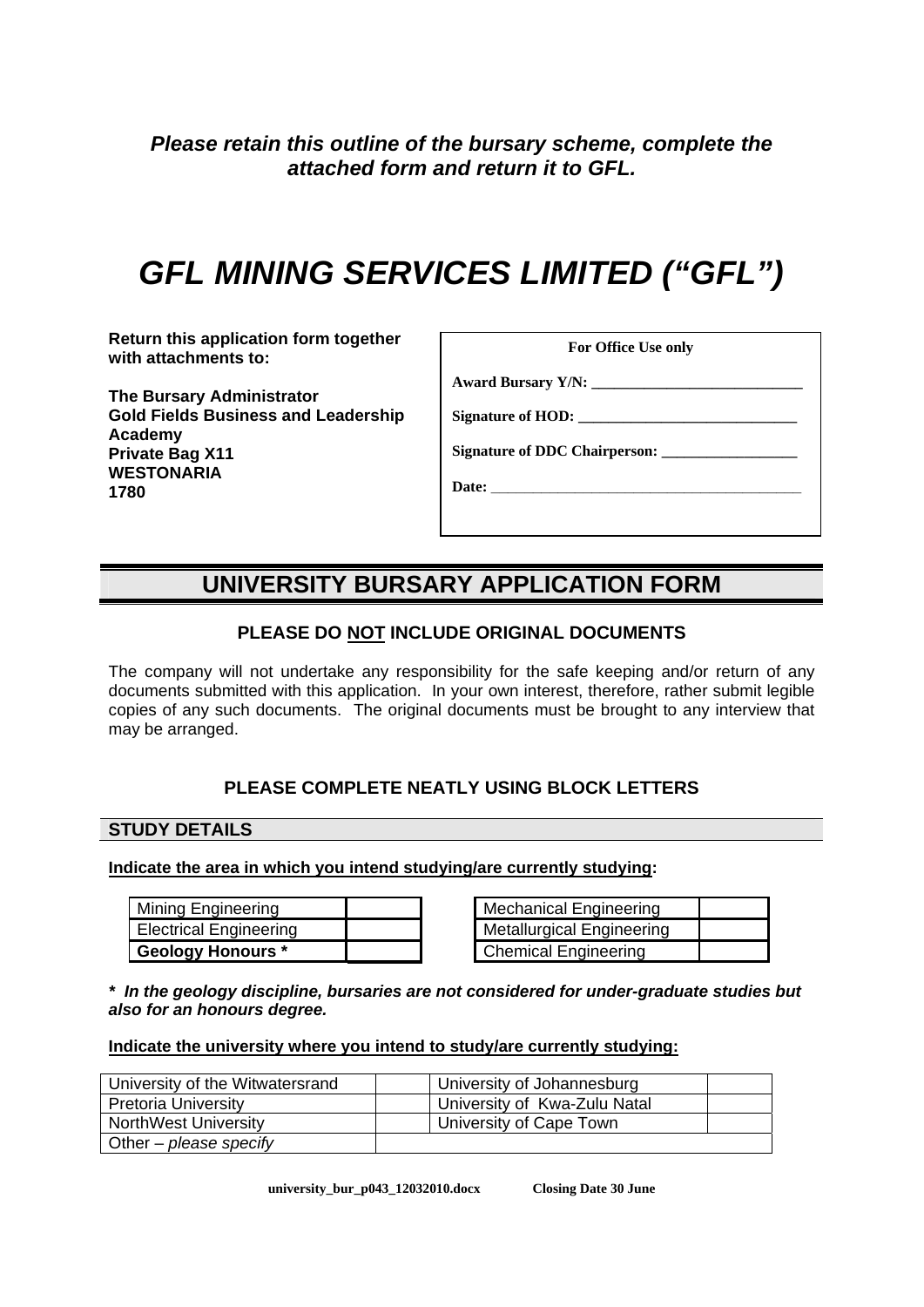# **What are your reasons for wanting to study at the above-mentioned university?**

#### **What are your second and third preferences of university at which to study?**

*Note: GFL reserves its right to award a bursary subject to the candidate agreeing to study at a particular university* 

\_\_\_\_\_\_\_\_\_\_\_\_\_\_\_\_\_\_\_\_\_\_\_\_\_\_\_\_\_\_\_\_\_\_\_\_\_\_\_\_\_\_\_\_\_\_\_\_\_\_\_\_\_\_\_\_\_\_\_\_\_\_\_\_\_\_\_\_\_\_\_\_\_\_\_\_\_\_\_\_\_\_\_\_

\_\_\_\_\_\_\_\_\_\_\_\_\_\_\_\_\_\_\_\_\_\_\_\_\_\_\_\_\_\_\_\_\_\_\_\_\_\_\_\_\_\_\_\_\_\_\_\_\_\_\_\_\_\_\_\_\_\_\_\_\_\_\_\_\_\_\_\_\_\_\_\_\_\_\_\_\_\_\_\_\_\_\_\_

# **PERSONAL DETAILS**

| Surname                                     |  |
|---------------------------------------------|--|
| <b>Full Names</b>                           |  |
| Gender                                      |  |
| (for employment equity targets)             |  |
| Nationality/Citizenship                     |  |
| (Please attach proof of South African       |  |
| citizenship in the form of copies from your |  |
| <i>identity document or passport)</i>       |  |
| <b>Identity Number</b>                      |  |
| Current Age (in years)                      |  |
| Race                                        |  |
| (for employment equity targets)             |  |

# **PERSONAL INFORMATION**

| <b>Residential Address</b>                                                                                             | Postal Address                    |
|------------------------------------------------------------------------------------------------------------------------|-----------------------------------|
|                                                                                                                        |                                   |
|                                                                                                                        |                                   |
| <u> 1980 - Johann John Stone, market fan it ferskearre fan it ferskearre fan it ferskearre fan it ferskearre fan i</u> |                                   |
| Home Tel. No. ( ) _____________________Other Tel. No. ( ) ______________________                                       |                                   |
| Person whom we can phone to contact you urgently:                                                                      |                                   |
|                                                                                                                        | Tel. No. $($ ) __________________ |
|                                                                                                                        |                                   |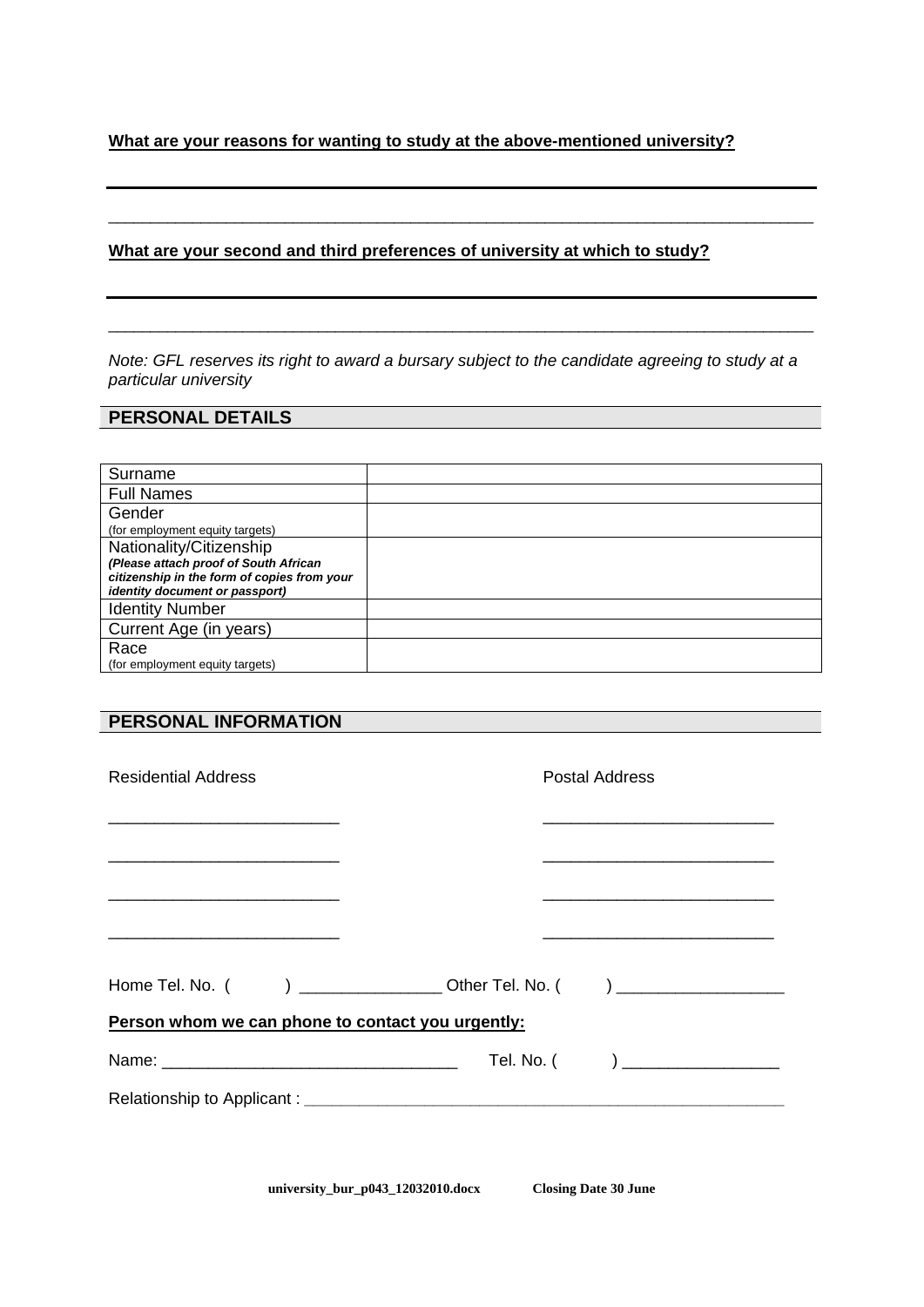# **Have you previously been interviewed for a Gold Fields Limited/GFL/GFBLA bursary? If so, where and when?**

\_\_\_\_\_\_\_\_\_\_\_\_\_\_\_\_\_\_\_\_\_\_\_\_\_\_\_\_\_\_\_\_\_\_\_\_\_\_\_\_\_\_\_\_\_\_\_\_\_\_\_\_\_\_\_\_\_\_\_\_\_\_\_\_\_\_\_\_\_\_\_\_\_\_\_\_

# **Did you previously have a bursary with Gold Fields Limited/GFL/GFBLA?**

*YES NO* 

## *If yes, complete the following:*

Year bursary was awarded to you: **We are all that in the set of the set of the set of the set of the set of the set of the set of the set of the set of the set of the set of the set of the set of the set of the set of the** 

Discipline in which the bursary was awarded to you:

Duration that you had the bursary for: \_\_\_\_\_\_\_\_\_\_\_\_\_\_\_\_\_\_\_\_\_\_\_\_\_\_\_\_\_\_\_\_\_\_\_\_\_\_\_\_\_\_\_

Reason for you not being on the bursary scheme any more: *\_\_\_\_\_\_\_\_\_\_\_\_\_\_\_\_\_\_\_\_\_\_\_\_\_\_\_\_* 

#### **Do you have a bursary or are you receiving financial assistance from another source other than from your parents or relatives?**

*YES NO* 

## *If yes, complete the following:*

Name of the company providing financial assistance: \_\_\_\_\_\_\_\_\_\_\_\_\_\_\_\_\_\_\_\_\_\_\_\_\_\_\_\_

Contact person at this company:

Telephone number of the contact person: \_\_\_\_\_\_\_\_\_\_\_\_\_\_\_\_\_\_\_\_\_\_\_\_\_\_\_\_\_\_\_\_\_\_\_\_\_\_\_\_\_\_

# **EDUCATION**

#### **Secondary school(s) attended:**

| <b>Name of School</b> | <b>Date From</b> | Date To | <b>Highest Grade Passed</b> |
|-----------------------|------------------|---------|-----------------------------|
|                       |                  |         |                             |
|                       |                  |         |                             |
|                       |                  |         |                             |

\_\_\_\_\_\_\_\_\_\_\_\_\_\_\_\_\_\_\_\_\_\_\_\_\_\_\_\_\_\_\_\_\_\_\_\_\_\_\_\_\_\_\_\_\_\_\_\_\_\_\_\_\_\_\_\_\_\_\_\_\_\_\_\_\_\_\_\_\_\_\_\_\_\_\_\_

#### **Have you completed grade 12?**

**YES** NO

**Did you receive exemption?**

| <b>YES</b> | <b>NO</b> | N/A |  |
|------------|-----------|-----|--|
|            |           |     |  |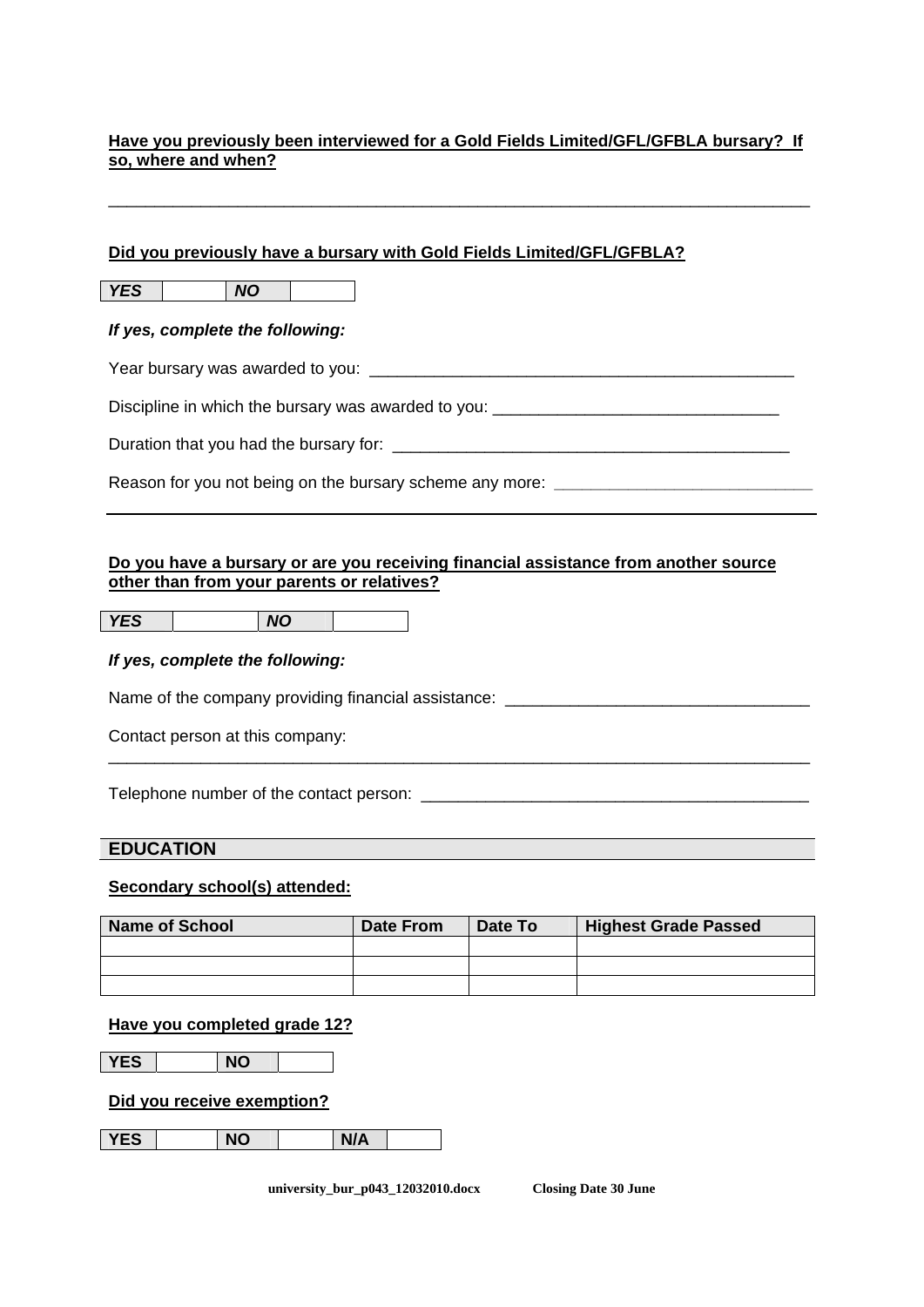# **Grade 11 and grade 12 results** *(please attach copies of your grade 11 and grade 12 academic records):*

| <b>Subject</b> | Grade e.g.<br>HG/SG | Grade 11 | Grade 12<br>Prelim. | Grade 12<br><b>Final</b> |
|----------------|---------------------|----------|---------------------|--------------------------|
|                |                     |          |                     |                          |
|                |                     |          |                     |                          |
|                |                     |          |                     |                          |
|                |                     |          |                     |                          |
|                |                     |          |                     |                          |
|                |                     |          |                     |                          |
|                |                     |          |                     |                          |
|                |                     |          |                     |                          |

#### **Are you repeating some of your grade12 examinations?**

*YES NO* 

#### *If yes, complete the following:*

Name of centre / school you are attending: \_\_\_\_\_\_\_\_\_\_\_\_\_\_\_\_\_\_\_\_\_\_\_\_\_\_\_\_\_\_\_\_\_\_\_\_\_\_\_\_\_\_

Examination dates: \_\_\_\_\_\_\_\_\_\_\_\_\_\_\_\_\_\_\_\_\_\_\_\_\_\_\_\_\_\_\_\_\_\_\_\_\_\_\_\_\_\_\_\_\_\_\_\_\_\_\_\_\_\_\_\_\_\_\_\_

| <b>Subjects being repeated</b> | <b>HG/SG</b> |
|--------------------------------|--------------|
|                                |              |
|                                |              |
|                                |              |
|                                |              |
|                                |              |
|                                |              |

# **Are you currently at university?**

YES NO

# *If yes, complete the following:*

Name of university: \_\_\_\_\_\_\_\_\_\_\_\_\_\_\_\_\_\_\_\_\_\_\_\_\_\_\_\_\_\_\_\_\_\_\_\_\_\_\_\_\_\_\_\_\_\_\_\_\_\_\_\_\_\_\_\_\_\_\_\_ Current year of study: \_\_\_\_\_\_\_\_\_\_\_\_\_\_\_\_\_\_\_\_\_\_\_\_\_\_\_\_\_\_\_\_\_\_\_\_\_\_\_\_\_\_\_\_\_\_\_\_\_\_\_\_\_\_\_\_\_\_ Degree: \_\_\_\_\_\_\_\_\_\_\_\_\_\_\_\_\_\_\_\_\_\_\_\_\_\_\_\_\_\_\_\_\_\_\_\_\_\_\_\_\_\_\_\_\_\_\_\_\_\_\_\_\_\_\_\_\_\_\_\_\_\_\_\_\_\_\_\_\_ Year commenced degree: \_\_\_\_\_\_\_\_\_\_\_\_\_\_\_\_\_\_\_\_\_\_\_\_\_\_\_\_\_\_\_\_\_\_\_\_\_\_\_\_\_\_\_\_\_\_\_\_\_\_\_\_\_\_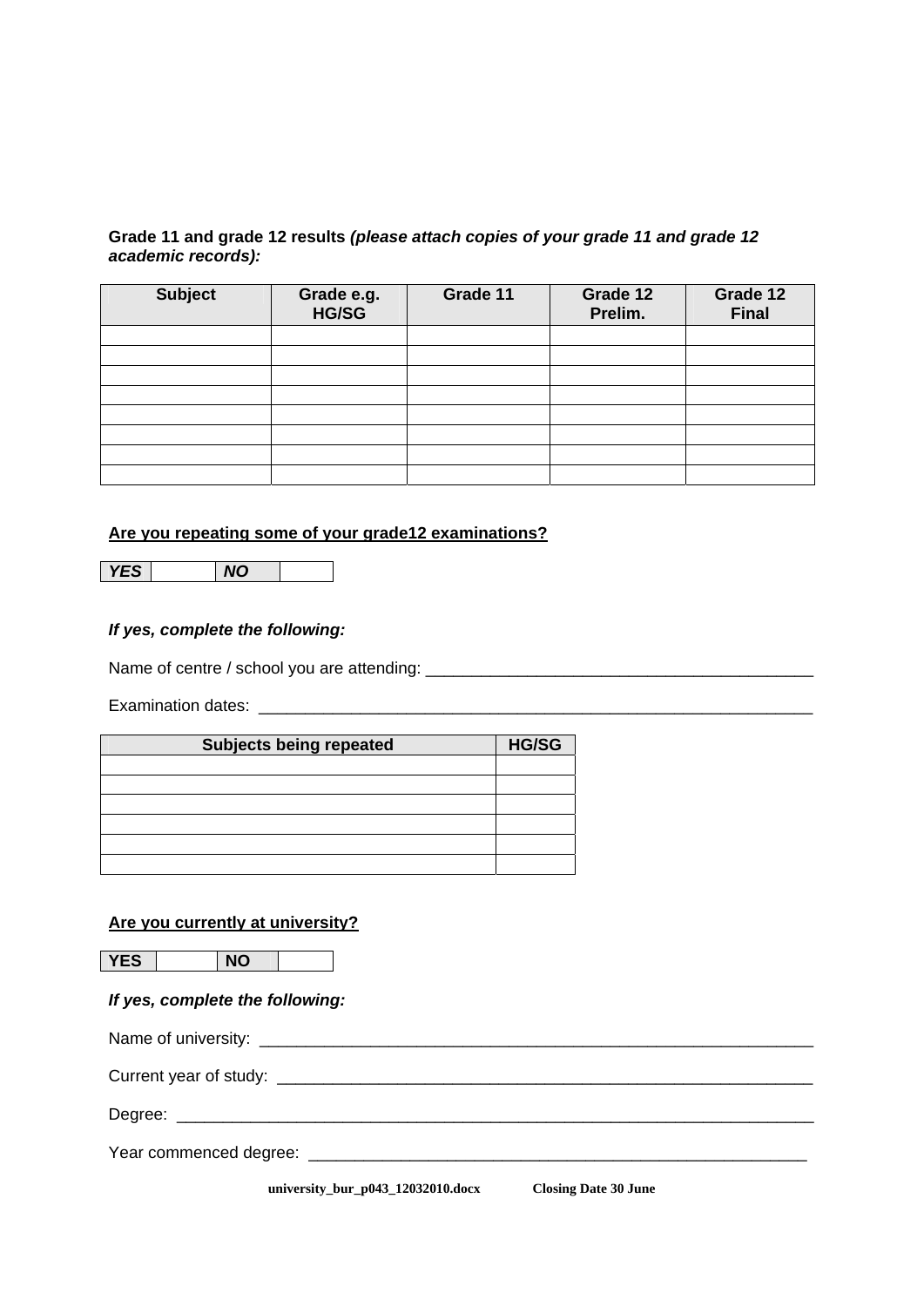Year you expect to graduate: \_\_\_\_\_\_\_\_\_\_\_\_\_\_\_\_\_\_\_\_\_\_\_\_\_\_\_\_\_\_\_\_\_\_\_\_\_\_\_\_\_\_\_\_\_\_\_\_\_\_\_\_

## **Details of courses taken (indicate repeat subjects clearly)**

|                | <b>First Year</b> |                | <b>Second Year</b> |                | <b>Third Year</b> |
|----------------|-------------------|----------------|--------------------|----------------|-------------------|
| <b>Subject</b> | Symbol<br>%       | <b>Subject</b> | <b>Symbol</b><br>% | <b>Subject</b> | Symbol %          |
|                |                   |                |                    |                |                   |
|                |                   |                |                    |                |                   |
|                |                   |                |                    |                |                   |
|                |                   |                |                    |                |                   |
|                |                   |                |                    |                |                   |
|                |                   |                |                    |                |                   |
|                |                   |                |                    |                |                   |

#### *(Please attach a copy of your academic record)*

**Are you considering post-graduate study of any description, e.g. Honours? If so, please state intended field of study:**

#### **EMPLOYMENT RECORD (including temporary or vacational employment)**

| <b>Employer's Name</b> | From | $T_{\Omega}$ | <b>Occupation</b> |
|------------------------|------|--------------|-------------------|
|                        |      |              |                   |
|                        |      |              |                   |
|                        |      |              |                   |
|                        |      |              |                   |
|                        |      |              |                   |
|                        |      |              |                   |
|                        |      |              |                   |

# **If you have been employed in the mining industry before, please supply your industry number:**

# **GENERAL**

# **What do you like doing in your spare time (e.g. hobbies, interests etc.)**

\_\_\_\_\_\_\_\_\_\_\_\_\_\_\_\_\_\_\_\_\_\_\_\_\_\_\_\_\_\_\_\_\_\_\_\_\_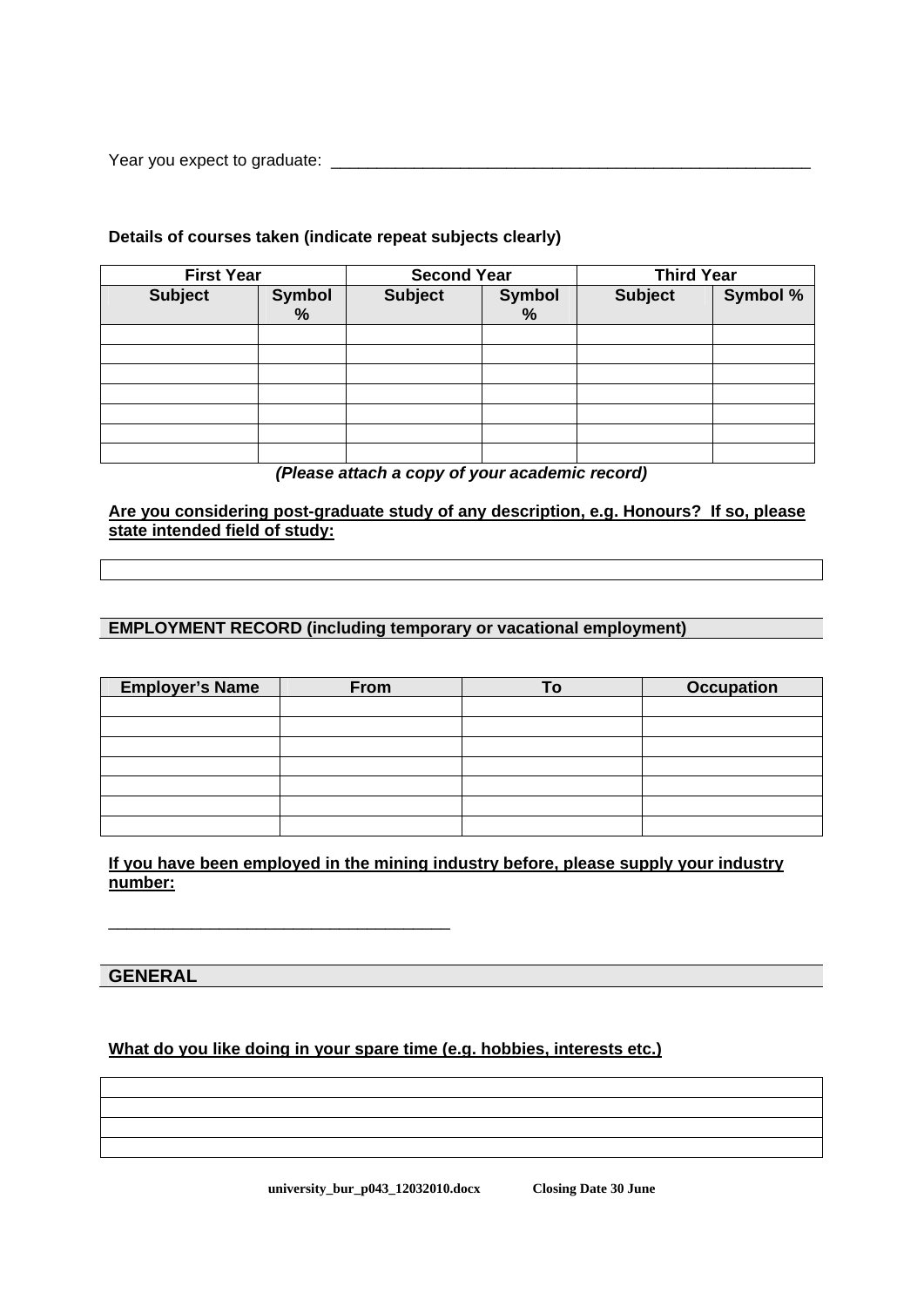# **What has led you to your choice of studies? How do you know this is the right choice for you? Have you had any vocational counselling to assist in your choice of degree (please provide details)?**

# **Please describe briefly how you see your choice and / or major subject being applied in your future career:**

**Please list the three occupations that you would prefer to follow, in order of preference:**



# **What are your initial and longer term career goals / aspirations?**